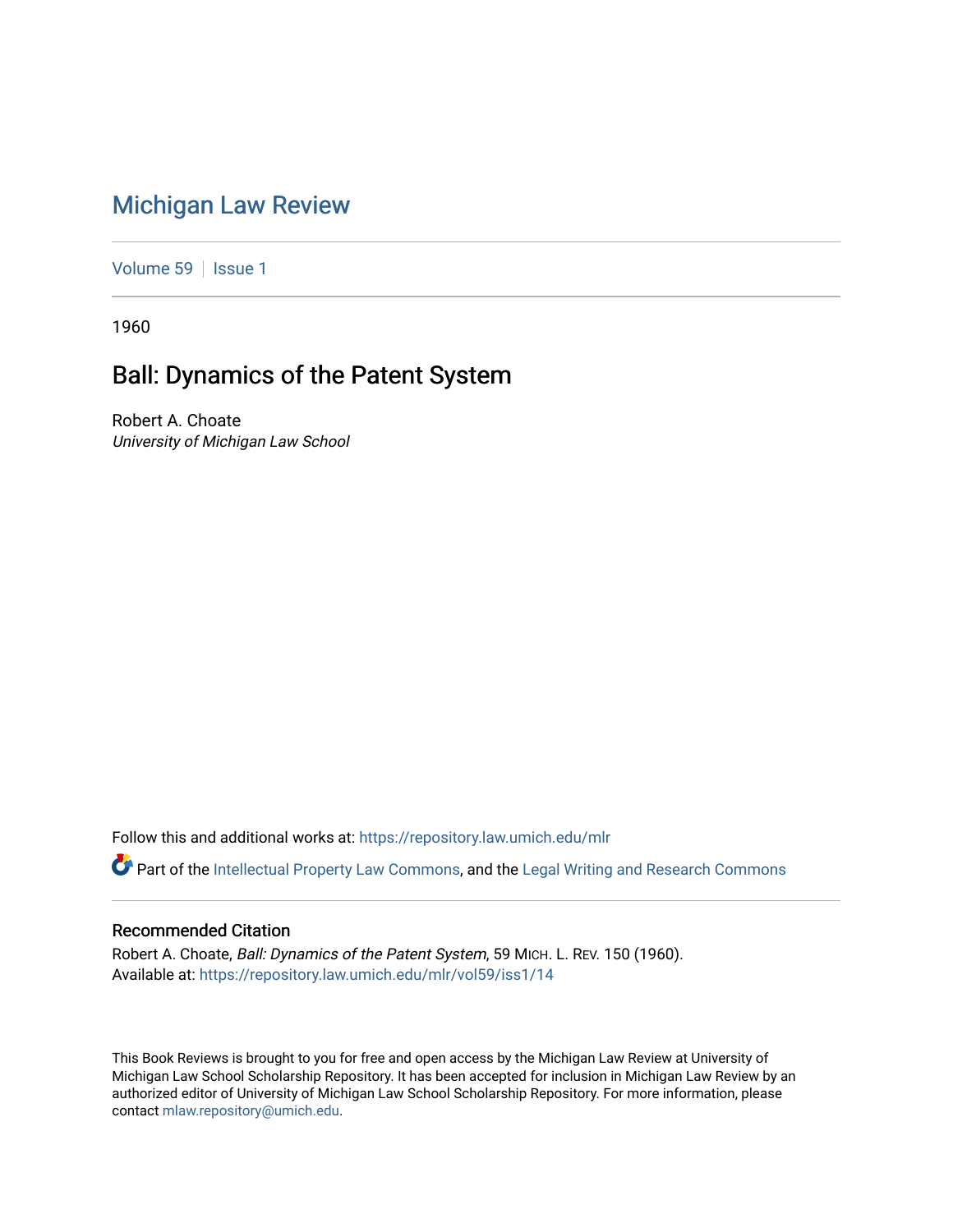## RECENT BOOKS

DYNAMICS OF THE PATENT SYSTEM. Edited by *William B. Ball.* New York: Central Book Co. 1960. Pp. xix, 449. \$12.50.

Despite the fact that the quality of the material in this multi-authored symposium fluctuates considerably from section to section, this book can be recommended to students and lawyers (and judges) alike as a treatise well worth the reading and a worthwhile addition to a patent law library. It is directed to persons with some background in patent law, rather than to laymen, and might be considered as a post-graduate course for students and a refresher course for practicing attorneys.

Coming as it does some years after the Patent Act of 1952, this book can serve in some measure, as do the welcome annual trademark reviews of Dr. Walter Derenberg, to summarize and highlight the developments in the case law under the new act.

But *Dynamics of the Patent System* goes more deeply than a case review into the very heart of the patent system as it reflects in the mind and the feeling of each contributor.

Even recognizing, as does Professor William B. Ball of Villanova University in his Introduction, that the printed word is subject to progressive obsolescence with each fast-coming advance sheet, the panoramic view afforded by this book is sufficiently extensive that it can serve for some time as a reference in the particular areas discussed.

Ten subjects of patent law are treated in a series of recorded meetings sponsored by Villanova University, each topic being handled first in a formal way and then by an assigned commentator who leads in a floor discussion of the topic. In general, it can be said that the formal treatments by the selected and outstanding authorities on the various subjects constitute the best meat for busy readers.

The first section on "The Standard of Invention in the Patent Office" is a most practical and down to earth discussion of this baffling question. It is handled by Edwin L. Reynolds, Chief Technical Advisor of the United States Court of Customs and Patent Appeals and Associate Professor at Georgetown University. Mr. Reynolds is well versed in the problems, pressures, and mechanics of Patent Office procedures. He discusses the wide gap between court decisions and the Patent Office standards and analyzes the practical reasons for this gap.

Mr. Reynolds suggests that this discrepancy might be reduced by a close personal supervision of examiners found to be unduly lenient. It may be fair to comment that this plan would face the difficulties of the time lapse between the examiner's decision and any final court review, and the age-old problem of accurate advance evaluation of an idea at the application stage.

Mr. Thomas Cooch, a practicing attorney from Wilmington, Delaware, in the chapter on "The Standard of Invention in the Courts," plunges into the controversy of whether determination of invention is a question of law or fact. The Seventh Circuit has recently devoted a large portion of a deci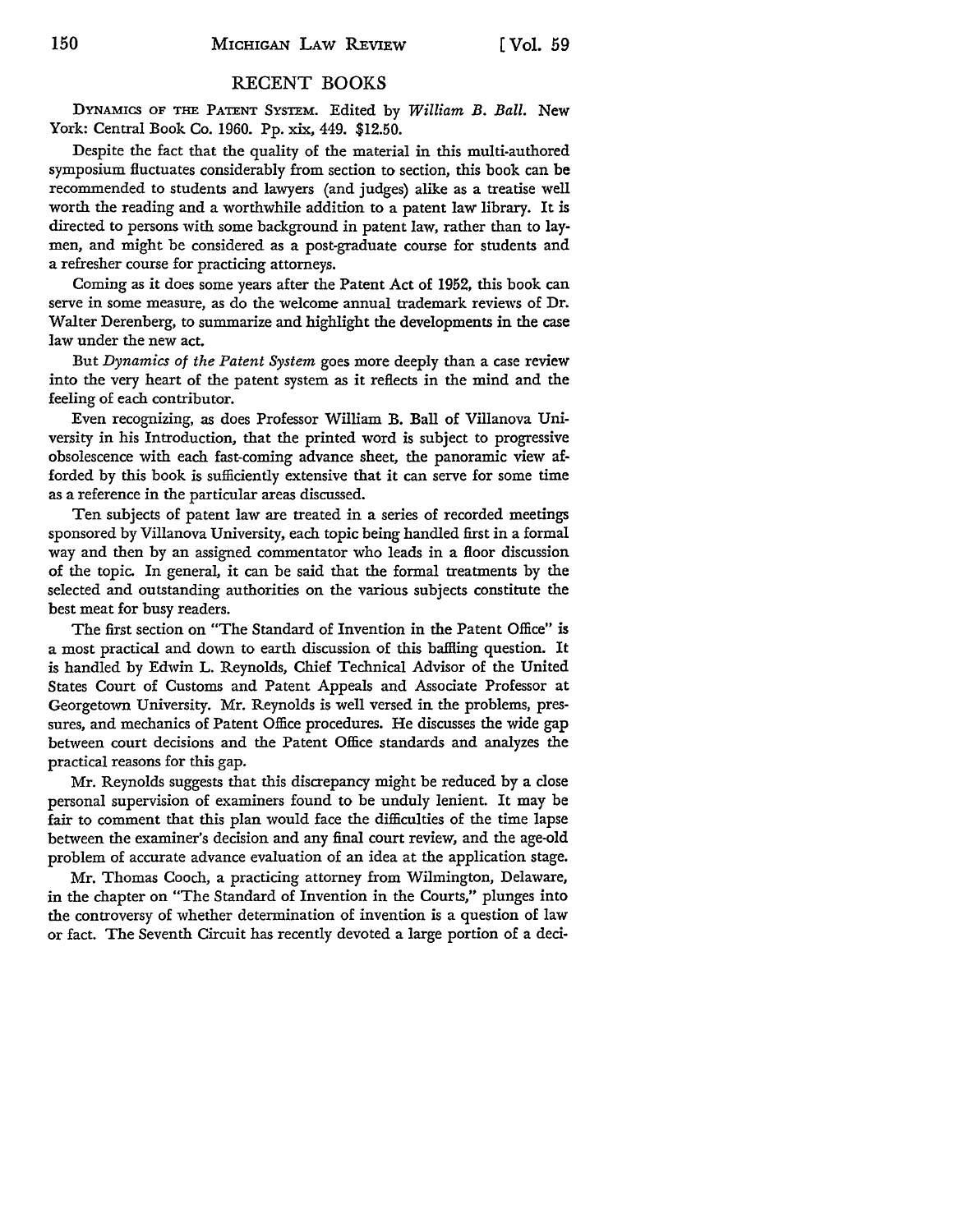sion to this matter after requesting special briefs *[Armour b Co. v. Wilson b Co.,* 124 U.S.P.Q. ll5, 274 F.2d 143 (1960)] and Floyd Crews, aptly points out on page 128 of *Dynamics* that the attorneys can blow hot and cold on this point depending on whether they go to appeal representing a losing party or a winning party. Mr. Cooch gives further advice on the use of evidence to the point of invention in a masterpiece of brevity on pages 36, 37 and has good advice on the use of practical experts as distinguished from "professional" experts.

The floor discussion, led by C. Marshall Dann, following the presentation by Mr. Cooch, is supplemented by some interesting charts and statistics on court decisions and contains an enlightening portion on jury trials in patent cases. An outstanding brief treatment of affirmative tests of invention appears at page 67 from W. Wyclif Walton, of Philadelphia.

A scholarly and practical dissertation on "Patent Claims Before the Patent Office" by Joseph Gray Jackson, of Philadelphia, provides a valuable insight for every attorney who is prosecuting applications. The discussion following the section is not too fruitful with the exception of a few tricks of the trade which appear. Mr. Jackson covers the purpose of a claim, the statutory classes, process claims, statutory new use claims, completeness of claims and definiteness.

The experience of a practicing attorney, Floyd H. Crews, of New York, shows clearly in the section on "Patent Claims and Infringement.'' Here is a very realistic approach to the problems of file estoppel, self-imposed limitations, and court-imposed limitations. The difficulties of giving positive advice to a client on either infringement or validity are advanced. Mr. Crews advocates selling the invention to the court in the most current fashion available and suggests the court will find the law to fit with the assumption, it is presumed, that the advocate would render it readily available.

Another capable lawyer, Zachary T. Webensmith, II, of Philadelphia, clarifies, in the Patent Interference field, the *Mason v. Hepburn* doctrine in contrast to the Abandoned Experiment rule, and he also treats at length the rule of corroboration of inventor's testimony, a pitfall of many an inexperienced interference lawyer. An interesting discussion is found on the tamper-proof value of a witnessed and dated negative of an original disclosure, as well as the illusory value of the self-addressed registered letter, sometimes called the "poor man's patent."

A corporate attorney, Howard I. Forman, of Rohm &: Haas Company directs attention to problems of vital interest to all attorneys and corporations in the chapter on "Inventors and Their Relations to Others.'' This section reflects laborious and painstaking collection of charted evidence on employee agreements and thoughtful consideration to the problems of corporate handling of "outside ideas" characterized as "dynamite.'' H. Gordon Dyke, of International Latex Corporation, suggests a six-point rule for the disclosure problem in his discussion following Mr. Forman.